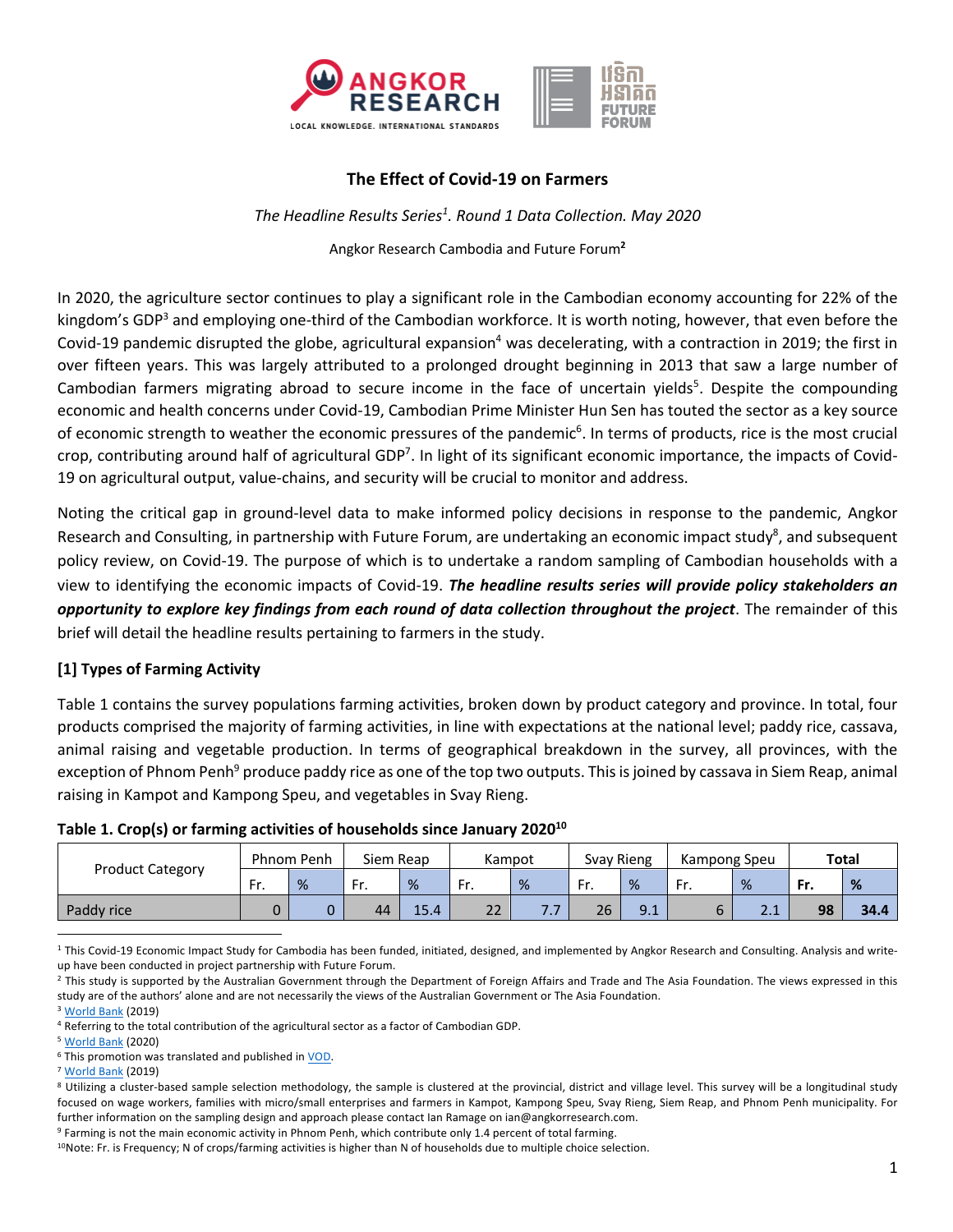

| Cassava                 | 0                        | 0            | 61       | 21.4     | 0                        | 0           |              | 0.4      | 0            | $\Omega$ | 62  | 21.8 |
|-------------------------|--------------------------|--------------|----------|----------|--------------------------|-------------|--------------|----------|--------------|----------|-----|------|
| Animal raising          | $\overline{\phantom{0}}$ | 0.7          | 5        | 1.8      | 32                       | 11.2        | 11           | 3.9      | 9            | 3.2      | 59  | 20.7 |
| Vegetables              |                          | 0.4          | 19       | 6.7      | 5                        | 1.8         | 8            | 2.8      | 6            | 2.1      | 39  | 13.7 |
| Fishing                 |                          | 0.4          | Ŧ.       | 0.4      | $\overline{\phantom{0}}$ | 0.7         |              | 0.4      | 5            | 1.8      | 10  | 3.5  |
| Fruits                  | 0                        | $\mathbf{0}$ |          | 0.7      | 0                        | $\mathbf 0$ | 4            | 1.4      |              | 0.4      | ⇁   | 2.5  |
| Wood cutting/collection | $\mathbf 0$              | 0            | $\Omega$ | $\Omega$ | 5                        | 1.8         | $\mathbf{0}$ | $\Omega$ | $\mathbf{0}$ | $\Omega$ | 5   | 1.8  |
| Others                  | $\Omega$                 | $\Omega$     | $\Omega$ | $\Omega$ | 4                        | 1.4         | 0            | $\Omega$ |              | 0.4      | 5   | 1.8  |
| Total                   | 4                        | 1.4          | 132      | 46.3     | 70                       | 24.6        | 51           | 17.9     | 28           | 9.8      | 285 | 100  |

### **[2] Purpose of Farming**

Table 2 contains the data points that cover the change of household business orientation of their farm products: consumption, sale, or a combination of both. The rate of change is modest between January and April, however where it is present there is a trend towards self-consumption only and away from some form of produce sale. In total 6 households shifted their focus to consumption only, taking place in paddy rice and vegetables.

| Farm types                    | <b>Variables</b>      | Frequency in Jan. | Frequency in Apr. | <b>Difference</b> |
|-------------------------------|-----------------------|-------------------|-------------------|-------------------|
|                               | Self-consumption only | 54                | 58                | 4                 |
| Paddy rice (N=98)             | Sale only             | $\Omega$          | $\Omega$          | $\bf{0}$          |
|                               | <b>Both</b>           | 44                | 40                | $-4$              |
|                               | Self-consumption only | $\mathbf 0$       | 0                 | $\mathbf 0$       |
| Cassava (N=62)                | Sale only             | 62                | 62                | $\bf{0}$          |
|                               | Both                  | $\mathbf 0$       | 0                 | $\mathbf 0$       |
|                               | Self-consumption only | $\overline{2}$    | $\overline{2}$    | $\bf{0}$          |
| Animal raising (N=59)         | Sale only             | 38                | 38                | $\bf{0}$          |
|                               | <b>Both</b>           | 19                | 19                | $\bf{0}$          |
|                               | Self-consumption only | 4                 | 6                 | $\overline{2}$    |
| Vegetables (N=39)             | Sale only             | 9                 | 9                 | $\mathbf 0$       |
|                               | <b>Both</b>           | 26                | 24                | $-2$              |
|                               | Self-consumption only | $\mathbf{1}$      | $\mathbf 0$       | $-1$              |
| Fishing (N=10)                | Sale only             | $\mathbf{1}$      | $\mathbf{1}$      | $\mathbf{0}$      |
|                               | <b>Both</b>           | 8                 | 9                 | $\mathbf{1}$      |
|                               | Self-consumption only | 1                 | $\mathbf{1}$      | $\mathbf{0}$      |
| Fruits (N=7)                  | Sale only             | 4                 | 4                 | $\bf{0}$          |
|                               | <b>Both</b>           | $\overline{2}$    | 2                 | $\mathbf{0}$      |
|                               | Self-consumption only | $\mathbf{0}$      | $\mathbf{1}$      | $\mathbf{1}$      |
| Wood cutting/collection (N=5) | Sale only             | 3                 | $\overline{2}$    | $-1$              |
|                               | <b>Both</b>           | $\overline{2}$    | $\overline{2}$    | $\bf{0}$          |
|                               | Self-consumption only | $\pmb{0}$         | 0                 | $\mathbf 0$       |
| Other (N=5)                   | Sale only             | $\overline{2}$    | $\overline{2}$    | $\mathbf 0$       |
|                               | <b>Both</b>           | 3                 | 3                 | $\mathbf{0}$      |
|                               | Self-consumption only | 62                | 68                | $6\phantom{1}6$   |
| <b>Total (N=285)</b>          | Sale only             | 119               | 118               | $-1$              |
|                               | <b>Both</b>           | 104               | 99                | $-5$              |

**Table 2: Status of household's farming activity (by product category)**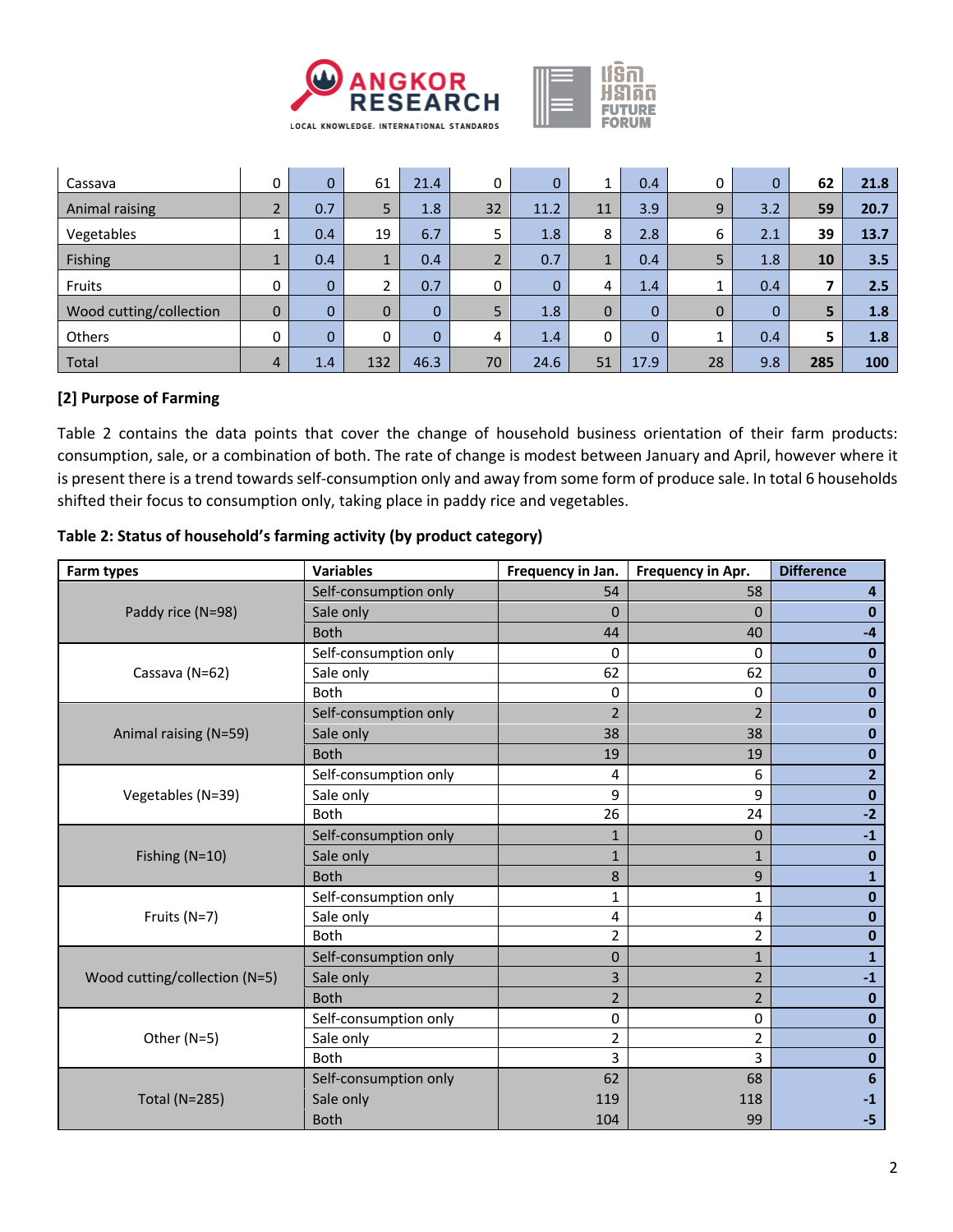

### **[3] Change of Cost of Input, by Types of Farming and Geographical Area.**

Figure 1 provides an insight into the changing cost of inputs between January and April, broken down by types of farming product. It is notable that the costs of inputs for all categories, excluding other, fell over the period $^{11}$ . Where the cost of input is aggregated and broken down by province the survey identifies that this trend holds for Kampong Speu, Kampot, and Siem Reap provinces (falling by 79 percent, 56 percent, and 7 percent respectively). By contrast, the cost of input in Svay Rieng and in Phnom Penh increased by 45 percent and 1 percent respectively.

### **Figure 1: Cost of farming inputs by product category (USD), January and April 2020.**



### **[4] Change of Income by Types of Farming and by Geographical Area**

Figure 2 displays the change in agricultural income by product category. Each category has seen a significant reduction between January and April<sup>12</sup>, with the exceptions of paddy rice (increased by 51 percent) and animal raising (which remained the same). When we look at the changes at an aggregate provincial level the data outlines that the means of income dropped in Kampong Speu (by 46 percent), Kampot (by 29 percent), and Siem Reap (46 percent). By comparison, the income of farming in Phnom Penh and Svay Rieng increased by 0.2 percent and 21 respectively.



#### **Figure 2: Change in farming income by product (USD), January and April 2020**

<sup>&</sup>lt;sup>11</sup> paddy rice by 30 percent; cassava by 13 percent; animal raising by 12 percent; vegetable by 13 percent; fishing by 50 percent; fruits by 86 percent; and wood cutting/collecting by 81 percent.

 $12$  cassava by 66 percent; wood cutting/collecting by 70 percent; fishing by 46 percent; fruits by 95 percent; and vegetable by 32 percent.